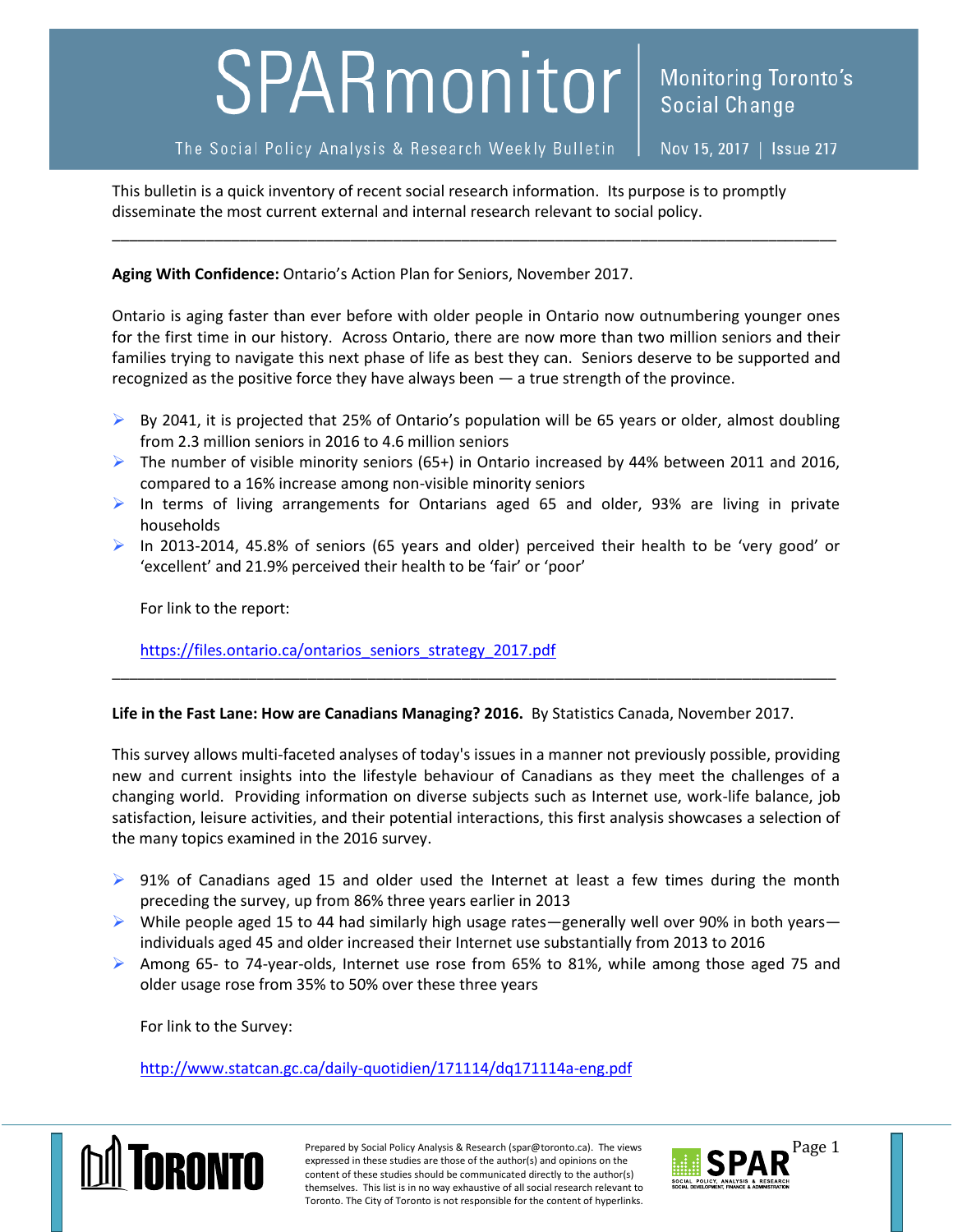**Welfare in Canada, 2016** by Anne Tweddle, Ken Battle and Sherri Torjman, The Caledon Institute of Social Policy, November 2017.

\_\_\_\_\_\_\_\_\_\_\_\_\_\_\_\_\_\_\_\_\_\_\_\_\_\_\_\_\_\_\_\_\_\_\_\_\_\_\_\_\_\_\_\_\_\_\_\_\_\_\_\_\_\_\_\_\_\_\_\_\_\_\_\_\_\_\_\_\_\_\_\_\_\_\_\_\_\_\_\_\_\_\_\_\_

This report focuses on the incomes of four different households living on social assistance, commonly known as "welfare." The welfare incomes in this report represent the total amount that four typical family types would receive over the course of a year. The households are: a single person considered employable, a single person with a disability, a single parent with one child age 2 and a couple with two children ages 10 and 15.

- $\triangleright$  Eligibility for social assistance is determined on the basis of a needs test which takes into account the household's basic needs and its financial resources, which include both assets and income
- $\triangleright$  The needs test assesses whether there is a shortfall between available financial resources and the legislated amounts for basic needs – i.e., food, shelter, clothing, household and personal needs
- $\triangleright$  Additional amounts may be paid on a discretionary basis for special needs based on each household's circumstances

For link to the report:

<http://www.caledoninst.org/Publications/PDF/1119ENG.pdf>

**Neither Voluntary nor Inevitable**: Hidden Homelessness among Newcomers in York Region. The study, commissioned by The Housing Help Centre (THHC), May 2017.

\_\_\_\_\_\_\_\_\_\_\_\_\_\_\_\_\_\_\_\_\_\_\_\_\_\_\_\_\_\_\_\_\_\_\_\_\_\_\_\_\_\_\_\_\_\_\_\_\_\_\_\_\_\_\_\_\_\_\_\_\_\_\_\_\_\_\_\_\_\_\_\_\_\_\_\_\_\_\_\_\_\_\_\_\_

This report was conducted to better understand the root causes and factors impacting newcomers that put them at risk of homelessness or becoming homeless; identify ways to address homelessness among the immigrant community in York Region; and the most efficient way of connecting newcomers experiencing homelessness to services in York Region.

- $\triangleright$  Factors that contributing to homelessness including housing affordability; language barriers; lack of knowledge about the housing market and services; credit history, or employment
- $\triangleright$  Limited supply of rental housing and strong reliance on the secondary rental market in York Region presents additional challenges to newcomers and reduced security of tenure
- $\triangleright$  Approximately 6% of the over 1,100 people who experienced homelessness in 2015 and stayed in emergency/transitional/seasonal housing facilities in York Region were newcomers

For link to the report:

[http://homelesshub.ca/sites/default/files/Neither%20Voluntary%20Nor%20Inevitable%20-](http://homelesshub.ca/sites/default/files/Neither%20Voluntary%20Nor%20Inevitable%20-%20Hidden%20Homelessness%20Among%20Newcomers%20in%20York%20Region%20-%20Final%20Report.pdf) [%20Hidden%20Homelessness%20Among%20Newcomers%20in%20York%20Region%20-](http://homelesshub.ca/sites/default/files/Neither%20Voluntary%20Nor%20Inevitable%20-%20Hidden%20Homelessness%20Among%20Newcomers%20in%20York%20Region%20-%20Final%20Report.pdf) [%20Final%20Report.pdf](http://homelesshub.ca/sites/default/files/Neither%20Voluntary%20Nor%20Inevitable%20-%20Hidden%20Homelessness%20Among%20Newcomers%20in%20York%20Region%20-%20Final%20Report.pdf)



Prepared by Social Policy Analysis & Research (spar@toronto.ca). The views Page 2 expressed in these studies are those of the author(s) and opinions on the content of these studies should be communicated directly to the author(s) themselves. This list is in no way exhaustive of all social research relevant to Toronto. The City of Toronto is not responsible for the content of hyperlinks.